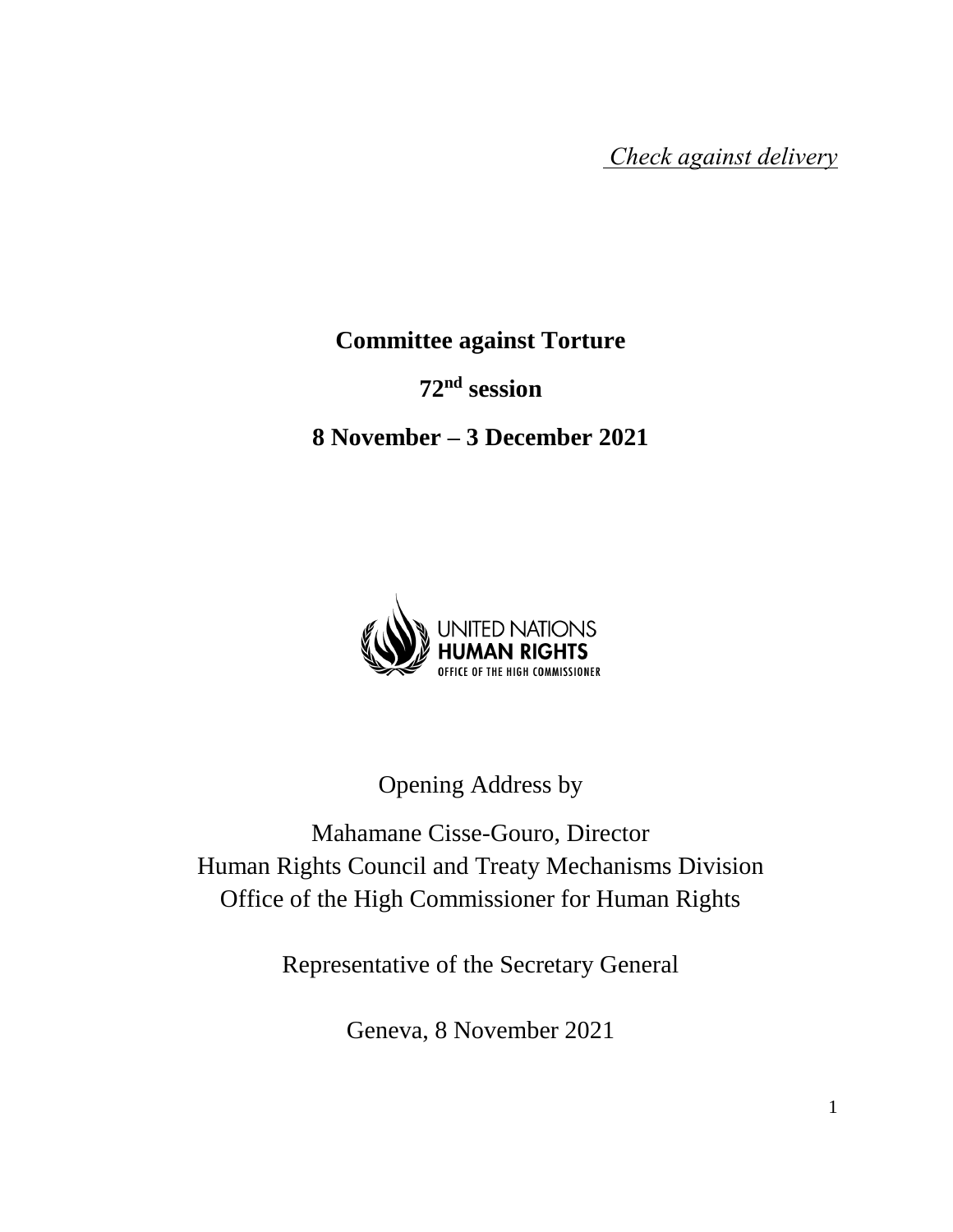Chers membres du Comité,

Chers collègues,

Mesdames et Messieurs,

Au nom du Secrétaire général des Nations Unies, j'ai le plaisir d'ouvrir la soixante-douzième session du Comité contre la torture et de pouvoir accueillir, à nouveau, les membres du Comité à Genève, au Palais Wilson.

Tout d'abord, je souhaiterais adresser mes vives félicitations aux membres du Comité qui ont été réélus lors de la dix-huitième réunion des États parties à la Convention contre la torture qui s'est tenue à Genève le 11 octobre 2021 : Monsieur Liu et Monsieur Tuzmukhamedov. Votre apport aux travaux du Comité pourra ainsi se poursuivre dans le cadre d'un nouveau mandat de quatre ans.

Je me réjouis aussi de rencontrer prochainement les trois nouveaux membres du Comité Monsieur Buchenwald, Madame Maeda et Monsieur Rouwane qui se joindront à nous lors de la session d'avril-mai 2022.

Permettez-moi également de remercier les membres du Comité qui termineront leur mandat à la fin de cette année : Madame Belmir, (doyenne du Comité), qui a marqué de manière indélébile les travaux du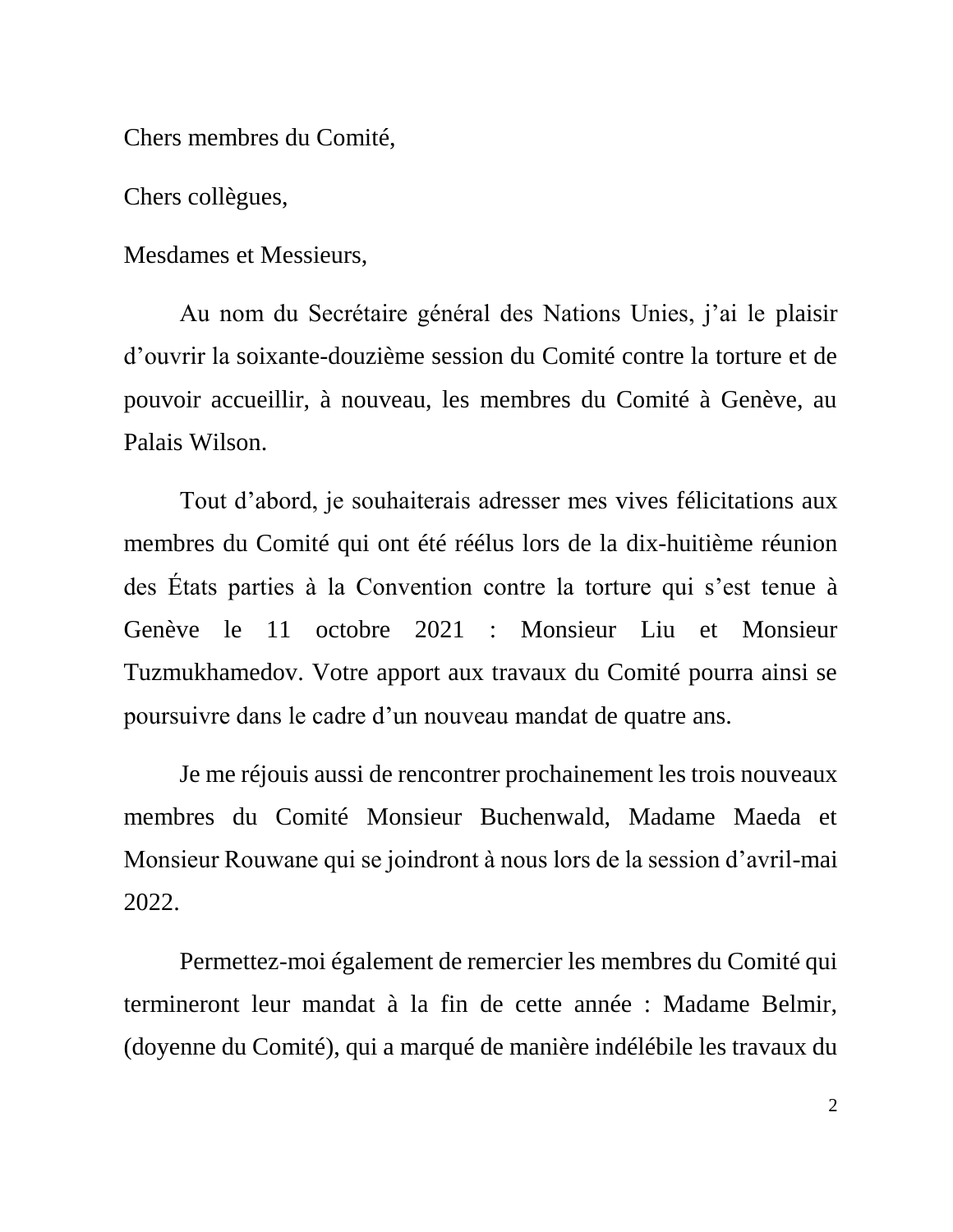Comité par ses plaidoyers relatifs en particulier à l'administration de la justice et la situation des minorités et des enfants ; Monsieur Rodríguez Pinzón qui a apporté une contribution importante par son expertise en droits de l'homme et droit humanitaire et son expérience du continent américain au sens large du terme ; et enfin, Monsieur Vedel Kessing qui a enrichi le Comité par son expérience de chercheur, de professeur et de membre d'un Mécanisme national de prévention de la torture.

Members of the Committee, ladies and gentlemen,

Over a year and a half into the pandemic, COVID-19 continues to create extreme hardship and risk for millions of people. As the UN High Commissioner for Human Rights, Ms. Michelle Bachelet, stated during the Annual Forum of the Convention Against Torture Initiative, this global health crisis has created unprecedented challenges for the protection of human rights worldwide, including the prohibition of torture. The need to enforce public health regulations frequently resulted in violations of international norms and standards on the use of force. The human rights situation for detainees has been particularly severe, with an escalation of torture and ill-treatment in detention centres by slowing or suspending judicial oversight of these places.

Vigorous monitoring and dialogue with States and others concerned are of critical importance to ensure that human rights are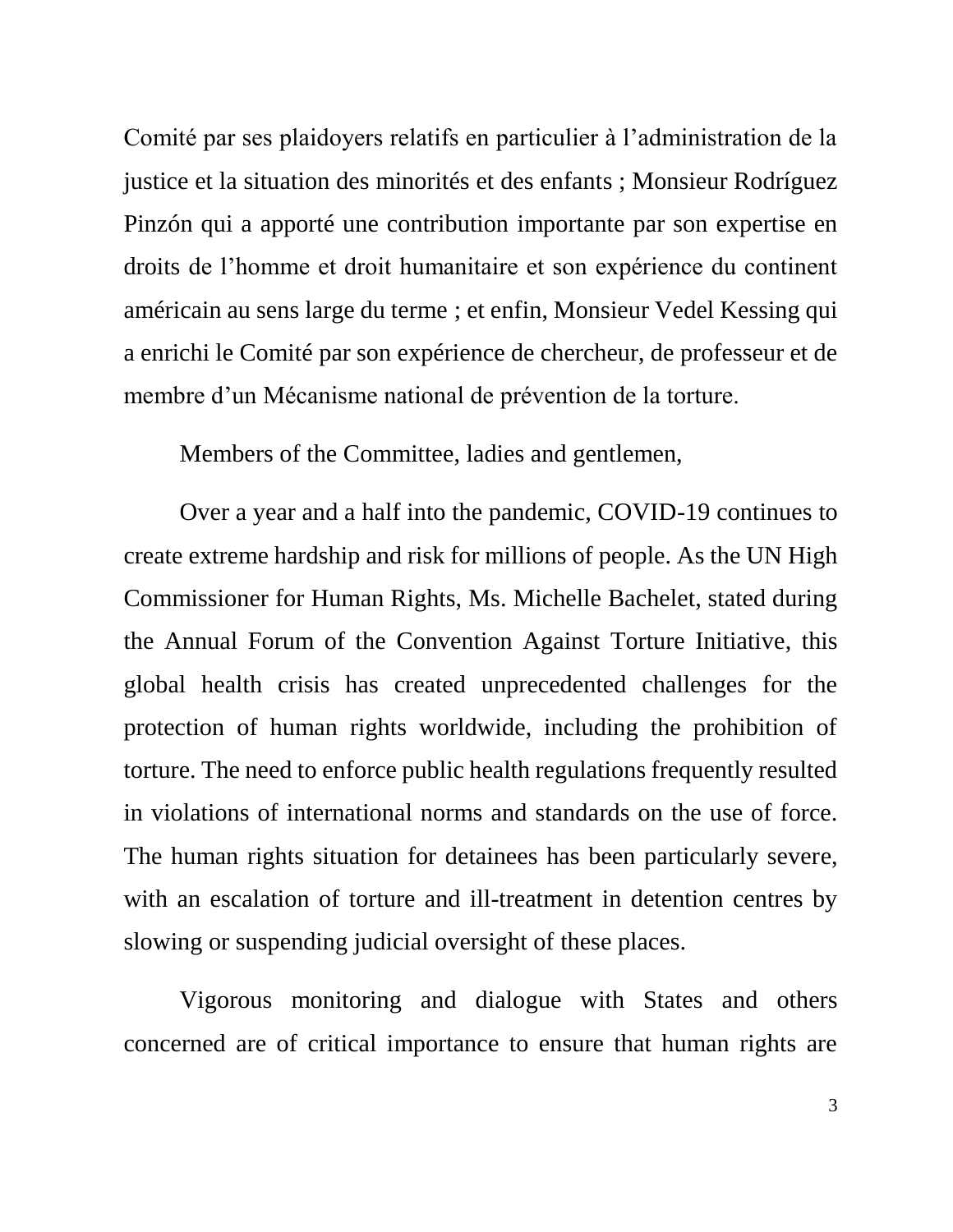respected in these circumstances and promising practices are strengthened and expanded. The holding of State party reviews, including in resumed in-person sessions, is a very positive development to that end.

I would like to take this opportunity to thank you all for having ensured business continuity over the last months, despite the many challenges faced since the beginning of the pandemic. In addition to the work accomplished during the Committee online sessions held in July 2020, April 2021 and July 2021, the Committee's Rapporteur on new complaints and interim measures has registered new cases and issued interim measures of protection; the Committee's Rapporteur for followup to concluding observations, in consultation with other Committee members, has assessed the information provided by over 20 States parties under the follow-up procedure, while several facts referenced in follow-up communications were echoed in public domain<sup>1</sup>; and, the Committee's Rapporteur for follow-up under article 22 and the Rapporteur on reprisals have continued their activities. Moreover, the Committee's Working Group on Individual Communications held its work online. I am pleased to note that in this session you will be

 $\overline{a}$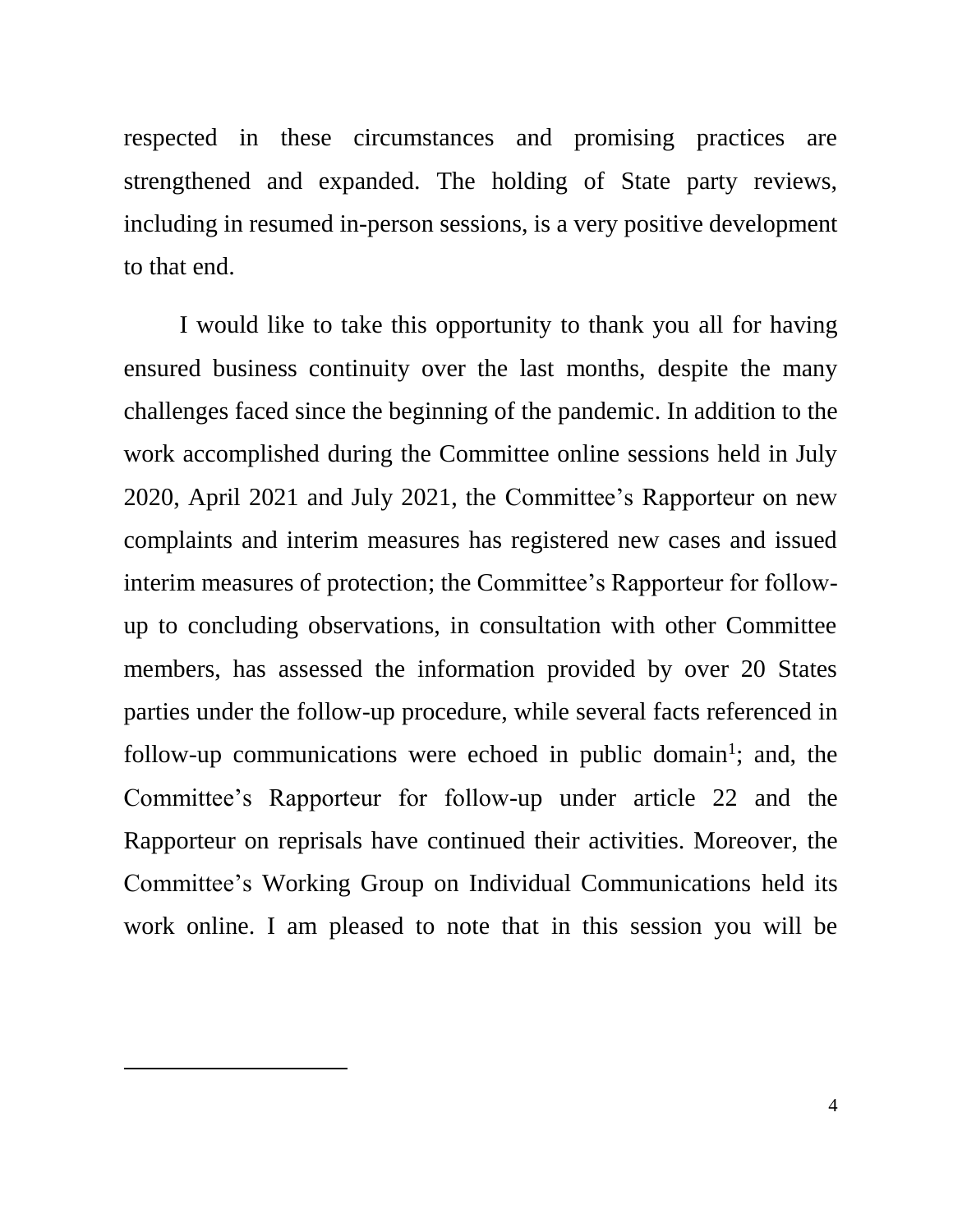considering five State reports and conducting one review in the absence of a report.

Distinguished experts,

I would now like to highlight some of the work relevant to your mandate, which the OHCHR has been engaged in since your last session.

As you well know, since 2002, the General Assembly resolutions on torture and other cruel, inhuman or degrading treatment or punishment, have been calling upon all States to take appropriate effective legislative, administrative, judicial and other measures to prevent and prohibit the production, trade, export, import and use of equipment that is specifically designed to inflict torture or has no practical use other than for the purpose of torture and ill-treatment.<sup>2</sup> In the same vein, successive Special Rapporteurs on torture have made similar calls, while this Committee has raised the issue with States parties in the framework of its reporting procedure.<sup>3</sup>

Pursuant to [General Assembly Resolution 73/304,](https://undocs.org/en/A/RES/73/304) of 28 June 2019, the Secretary General has recently established a Group of Governmental

 $\ddot{\phantom{a}}$ <sup>2</sup> See General Assembly resolutions 56/143, 57/200, 58/164, 59/182, 60/148, 61/153, 62/148, 63/166, 64/153, 65/205, 66/150 (in which the Assembly addressed import for the first time), 67/161, 68/156, 70/146, 72/163 and 74/143. See also UN Commission on Human Rights, Report of the Special Rapporteur, Theo van Boven, E/CN.4/2005/62, 15 December 2004; Study and report by the Special Rapporteur on torture and other cruel, inhuman or degrading treatment or punishment (UN Commission on Human Rights, E/CN.4/2003/69, 13 January 2003.

<sup>3</sup> CAT/C/CRI/Q/3, para. 32, CAT/C/CRI/CO/2, para. 15 and CAT/C/ZAF/CO/1, para. 28.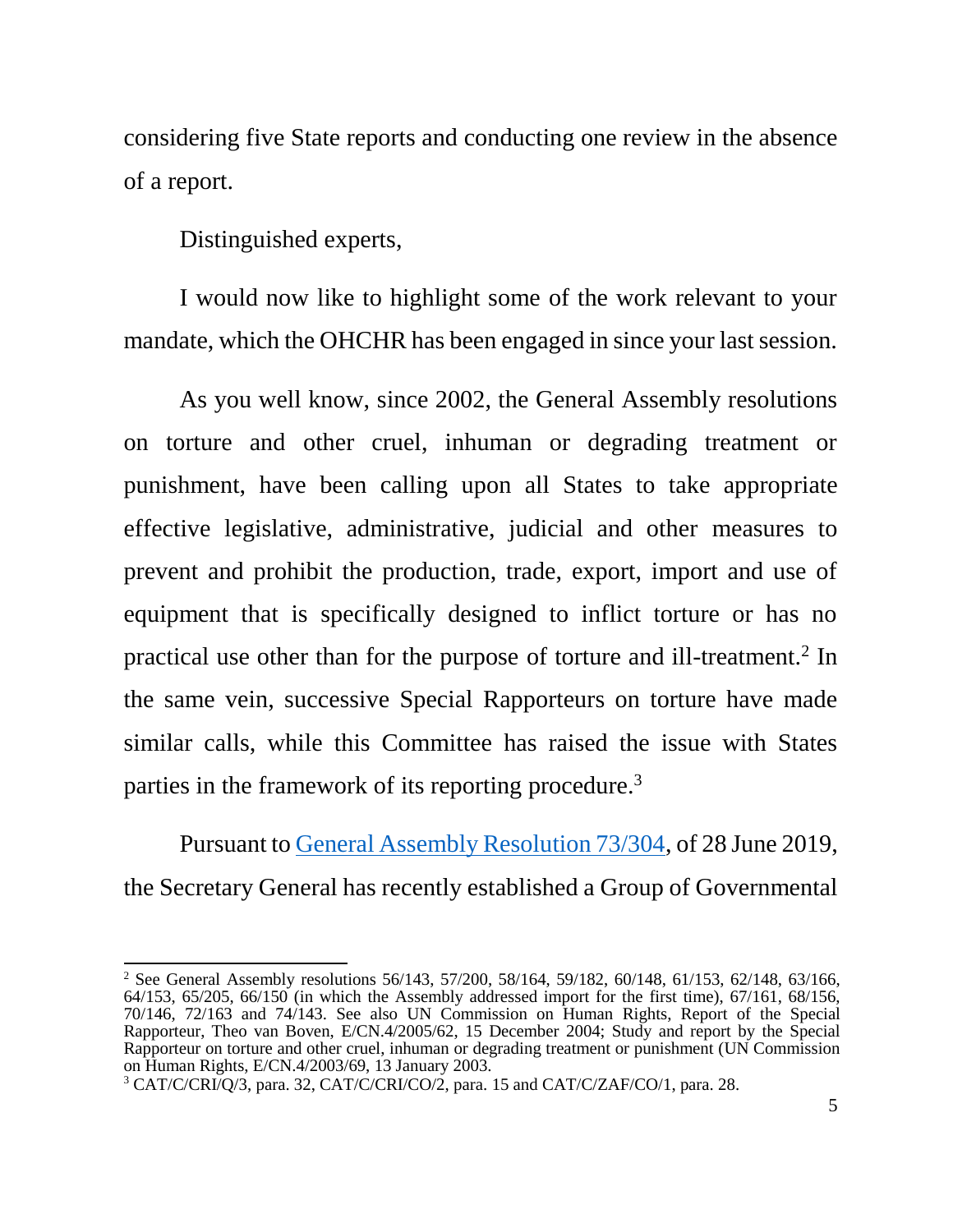Experts (GGE) – including CAT member Mr. Tuzmukhamedov – with the important task of examining the feasibility, scope of the goods to be included and draft parameters for a range of options to establish common international standards on the matter. The first (private) meeting of the Group took place online on 12-13 October 2021, with OHCHR acting as Secretariat.

Distinguished Members of the Committee,

The 33rd annual meeting of Chairpersons of the human rights treaty bodies, conducted under the leadership of the Chair of the Committee on the Rights of Persons with Disabilities (CRPD), took place from 7 to 11 June 2021. It was a timely opportunity for the Chairs to discuss critical issues, and translate their vision into concrete actions in light of the major positive development, which is the report of the cofacilitators on the 2020 treaty body review. Issues under discussion included: (1) the development of a predictable review calendar that maximizes synergies and complementarities across treaty bodies and ensures full reporting compliance, including the possibility of replacing every second review with a focused review; (2) the ongoing harmonization of working methods; and (3) the digital transition, including the use of new technological developments to increase efficiency, transparency and accessibility of the treaty body system.